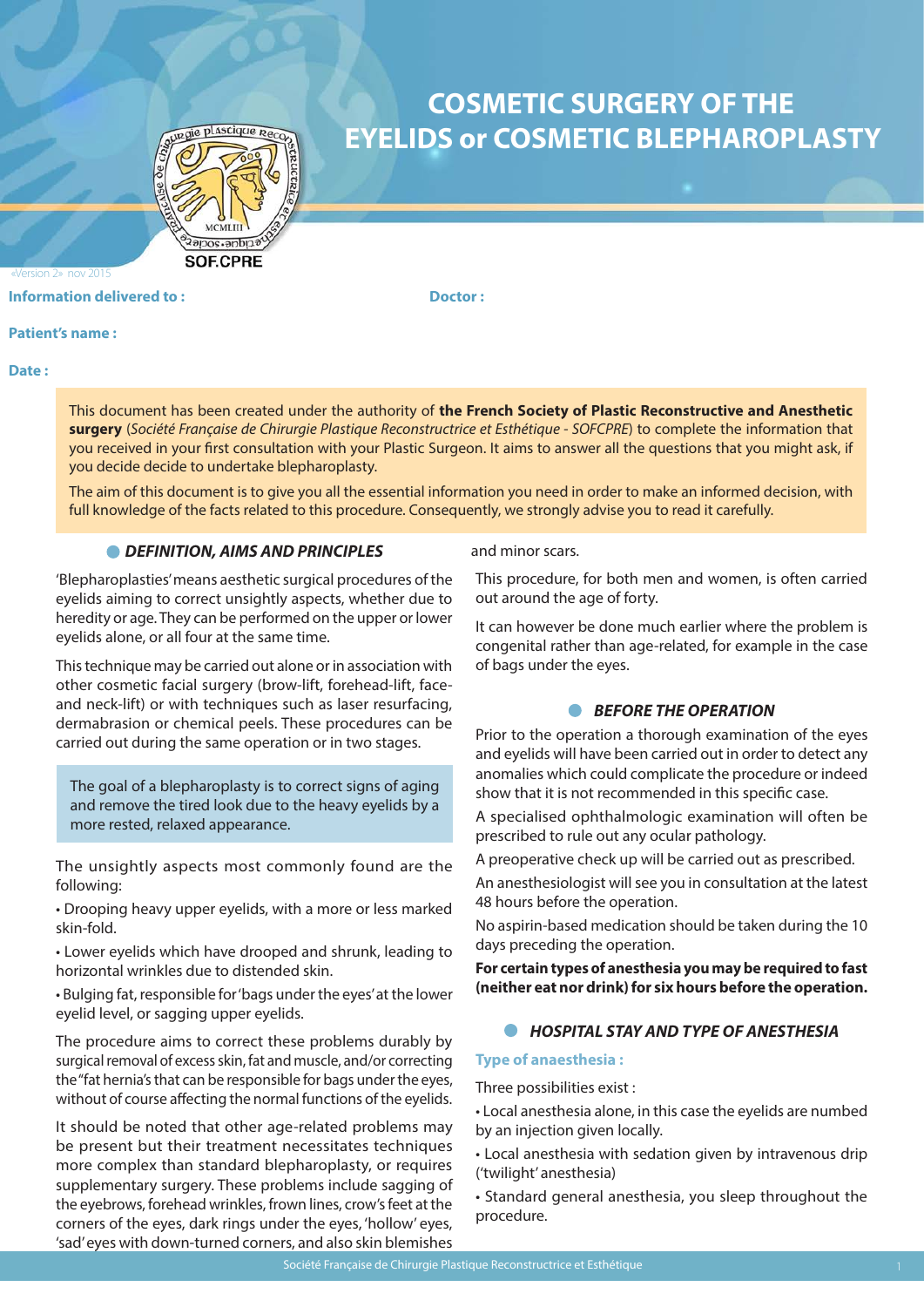The type of anaesthesia will be chosen after discussion between yourself, the surgeon and the anaesthesiologist.

**Hospital stay :** The procedure may be carried out on an outpatient basis, in an ambulatory facility, the patient leaves on the same day after a few hours under observation.

However, in some cases a short hospital stay can be preferable. The patient arrives in the morning (or sometimes the previous evening) and is discharged the following morning.

# **• THE PROCEDURE**

Each surgeon has adopted his or her own specific technique which he or she adapts in order to obtain the best results in each case.

We can however give some basic points.

## **Incisions :**

• **Upper eyelids** : They are concealed in the fold situated at the mid-point of the eyelid, between the mobile and fixed parts.

• **Lower eyelids** : They are 1 to 2mm below the eyelashes, and can go slightly beyond them.



The line of these incisions corresponds of course to the position of the scars, which will therefore be hidden in folds of skin.

**Note** : For the lower eyelids, in the case of isolated "bags" (without excess skin to be removed), a blepharoplasty can be carried out by the transconjunctival approach, that is by using incisions placed inside the eyelids, thus leaving no visible scar.

#### **Resection :**

Once the incision made, unsightly excess fat is removed, as are redundant muscle and sagging skin. At this stage, numerous appropriate adjustments can be made in order to tailor the procedure to the specific needs of the patient.

#### **Sutures :**

Stitches are made using very fine nonabsorbable thread (they are removed a few days after the procedure).

The operation can take between 30 minutes and 2 hours depending on the specific requirements and complexity of the case.

# **• AFTER THE OPERATION**

There is no actual pain, but possibly some discomfort with a sensation of tension in the eyelids, slight irritation of the eyes and perhaps some blurring of vision.

During the first few days rest is advised, with no physical strain, no lifting heavy weights for example.

During the recovery period there will be edema (swelling), and bruising, to a variable degree for each individual patient.

For the first few days it may be impossible to close the eyes completely, a slight detachment of the external angle of the eye may also be observed, but in both cases these signs are rapidly reversible.

The sutures will be removed between the 3rd and 6th day after surgery.

Visible signs of the operation will diminish little by little, a return to normal social and professional activities will be possible after 6 to 20 days.

The scars may remain as pinkish lines for the first few weeks, but can be hidden by makeup from the 7th day onward.

Slight hardening of the detached zones may persist for a few months, but is not perceptible to others.

# *<u>A</u> THE RESULT*

The final aspect will not be visible before 3 to 6 months. This is the time lapse necessary for the tissues to regain their softness and for the scars to heal and practically disappear.

In general the procedure will have corrected redundant skin folds and removed fatty pads thus rectifying the old, tired look.

The results of this procedure are usually among the most durable found in aesthetic surgery. Once the fatty pads removed or repositioned they do not in general return, so this is a permanent effect. On the other hand skin does continue to age and the excess folds of the eyelids can, over time, recur. However a second operation is rarely envisaged within twelve years.

# *DISAPPOINTING RESULTS*

These can result from a misunderstanding concerning what can reasonably be achieved. For example lowering of the forehead and eyebrows can only be corrected by a foreheadand brow-lift.

They can also be due to unexpected tissue reaction or unusual scarring phenomena.

Very fine lines may persist, the eyes may appear slightly too 'hollow' (the bony outline of the eye-socket being visible). Other imperfect results could be a slight downward retraction of the lower eyelids, slight asymmetry, or 'whitish' scars.

These imperfections can be remedied by corrective surgery if necessary, usually under local anesthesia from the 6th month following surgery.